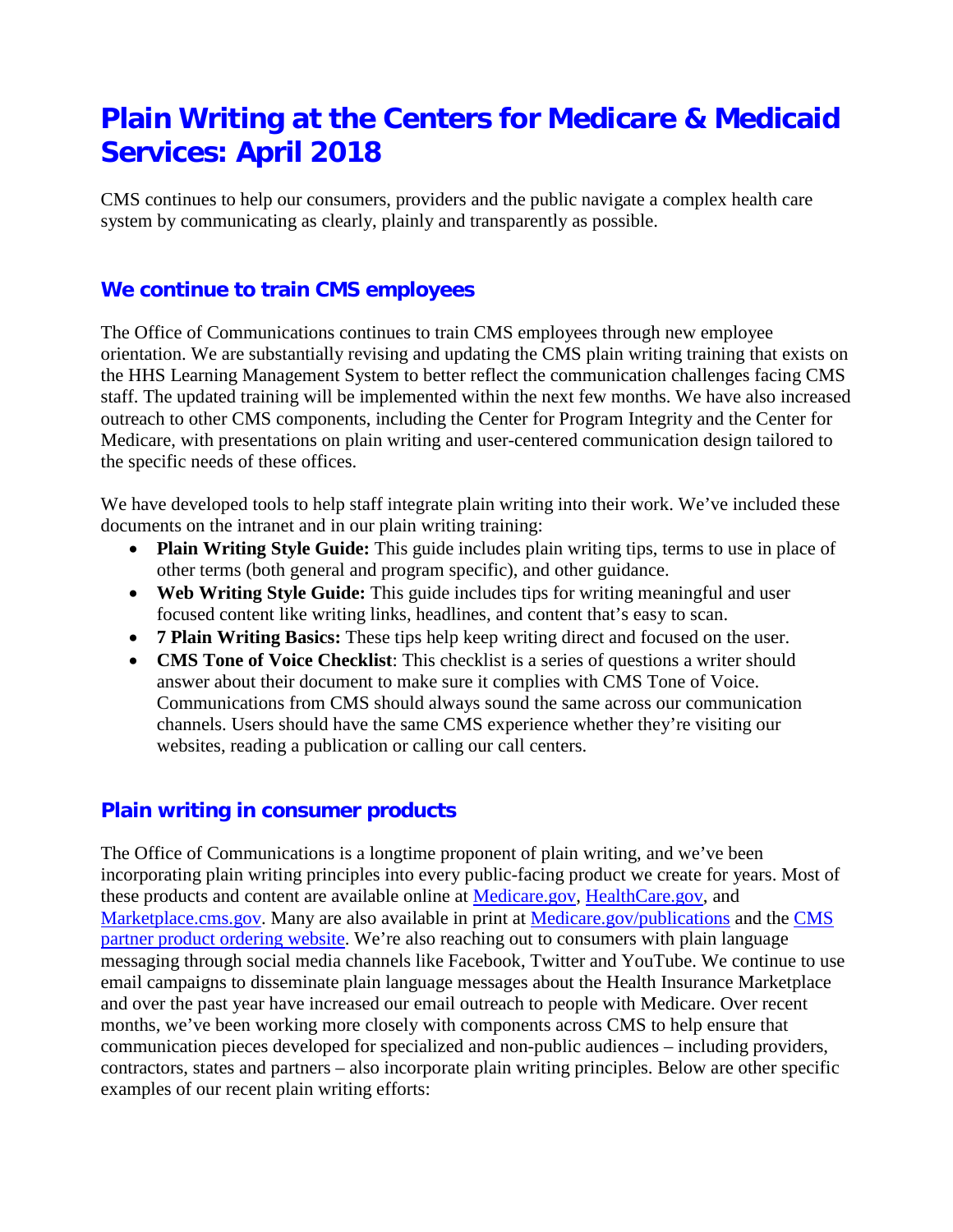• **Marketplace eligibility fact sheet**: "Understanding Your Eligibility Results" is a fact sheet that explains coverage and financial help options for people who apply for Marketplace health coverage. The goal of the fact sheet is to reduce informational barriers posed by complex policy requirements and systems limitations and encourage consumers to complete the Marketplace health coverage enrollment process.

"Understanding Your Eligibility Results" is a companion fact sheet to the Marketplace Eligibility Notice that we revised with plain language and improved layout to expand on information in the notice in a way that's much more user-friendly. We worked within significant operational constraints to provide more digestible information about actions the applicant and family must take to enroll in insurance, answer commonly asked questions, and ultimately encourage consumers to complete health insurance enrollment.

Since the revised fact sheet launched in November 2017, there have been fewer complaints about the Eligibility Notice received on HealthCare.gov and fewer questions about the Eligibility Notice asked through the Marketplace call center.

• **The [employer coverage page](https://www.medicare.gov/sign-up-change-plans/get-parts-a-and-b/employer-coverage/i-have-employer-coverage.html#collapse-5568) on Medicare.gov**: The page provides information to people who are becoming eligible for Medicare who have employer health coverage and want to understand their options. Millions of people who are turning 65 and still working (37%) don't get enrolled in Medicare automatically. That means they may not enroll when they're first eligible and face late enrollment penalties. We've made this content more accessible to help people enrolling in Medicare who have employer health coverage understand when they need to enroll.

The content management system we use to create Medicare.gov has significant, dated formatting and functionality issues. It was an information design challenge to find a way in the existing system to create a "personalized" experience. The policy is also complicated because people can fall into many nuanced scenarios. We worked hard to boil down the information to what is critical and to make the calls to action as clear as possible. We worked closely with policy experts as well as with Foresee data to analyze consumer concerns and trends. The result was including another persona selection from the homepage of Medicare.gov called "I have employer coverage" that leads to a comprehensive page of content where users can self-select their situation for a "customized" response.

 Data suggest that users were able to find the employer coverage page and content related to employer coverage more easily after we made these enhancements. Before these enhancements, users looking for employer content viewed an average of 11.3 pages per session compared to an average of 8 pages per session after the enhancements. Users can now more easily find the information they need thereby avoiding unnecessary calls to 1-800-MEDICARE.

• **[A quick guide to the Health Insurance Marketplace](https://www.healthcare.gov/quick-guide/one-page-guide-to-the-marketplace/)**: The Quick Guide serves as a high level overview of the Health Insurance Marketplace for both new and returning consumers. It's updated several times a year, highlighting tips and key information about Marketplace enrollment, eligibility, and deadlines. The Guide was optimized in 2017 for mobile use, making it to-the-point and easy to understand and scan. Through bolded text,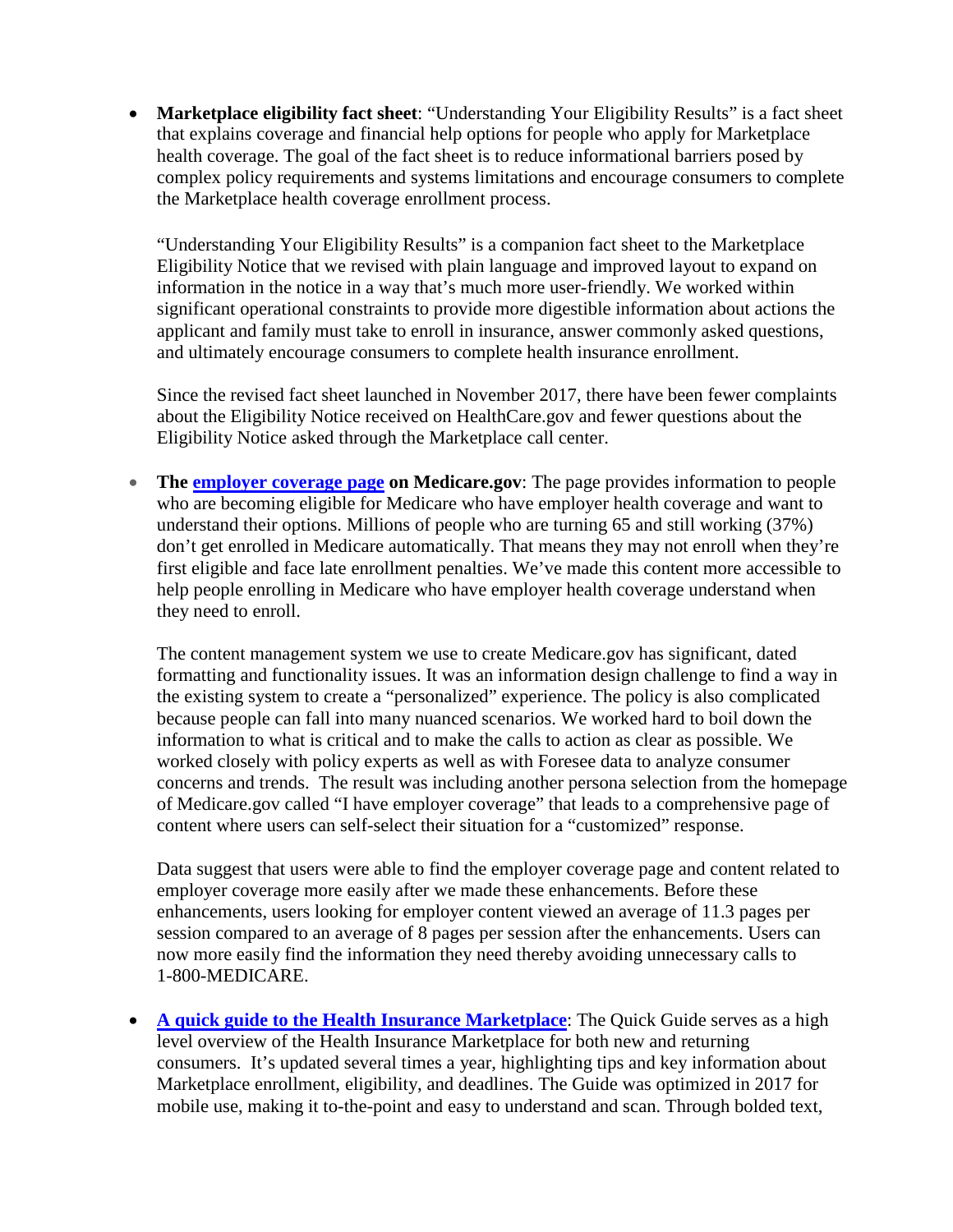font size differentiation, and arranging the content numerically in order of importance (the information consumers most desire), the page is more effective.

As [HealthCare.gov](http://www.healthcare.gov/) consumers increasingly use their phones and tablets to seek enrollment information and ultimately enroll in Marketplace insurance, we optimized the Quick Guide – one of our most highly visited pages – so it's easy to digest. [HealthCare.gov](http://www.healthcare.gov/) users are also able to provide feedback about any page at the bottom of each page, and we used this feedback to revise the content.

Consumers responded very well to our fall 2017 Quick Guide changes. During Open Enrollment 2017, the page received nearly 500,000 unique page views, making it one of our most popular pages. The Quick Guide also reported a 59% increase in weekly page visitors when compared to Open Enrollment for the previous year.

### **Understanding our audiences**

As our resources allow, we consumer test our messaging and products with our target audiences. Social marketing principles have informed the Office of Communications' product and message development for many years. By understanding our target audiences' health literacy, culture, language, attitudes, perceptions and identifying barriers, we have improved our products and therefore our audience's ability to understand our programs. This knowledge also helps us keep our products person-centered.

We don't routinely perform readability tests like the Fry, SMOG, FOG or Flesch-Kincaid on completed content. These kinds of tests rely largely on counting syllables per word, words per sentence, and sentences per paragraph to determine the grade level. With Medicare and Marketplace materials, there are terms (like "formulary") that are unfamiliar, but necessary, to introduce to our audience. We go to great lengths to explain these terms and concepts that aren't readily understood and incorporate features like navigational cues and graphic elements. But readability tests don't take into account these types of efforts. We focus our attention on making sure readability (Do they know the terms we use and is info organized effectively?), usability (Can they easily find the answers they are looking for?), and understandability (Can they accurately explain the meaning or concept after reading?) are successfully achieved, and do this by following industry best practices and iterative testing with our target audiences whenever possible.

#### **Feedback opportunities**

To provide an opportunity for public feedback, we created the CMS Plain Language [webpage](http://medicare.gov/about-us/plain-writing/plain-writing.html) to explain the importance of the Plain Writing Act and outline CMS' commitment to full compliance with the Act. The public can contact CMS and send comments about our plain writing efforts via the [feedback form](http://medicare.gov/plain-language.html) posted on the page.